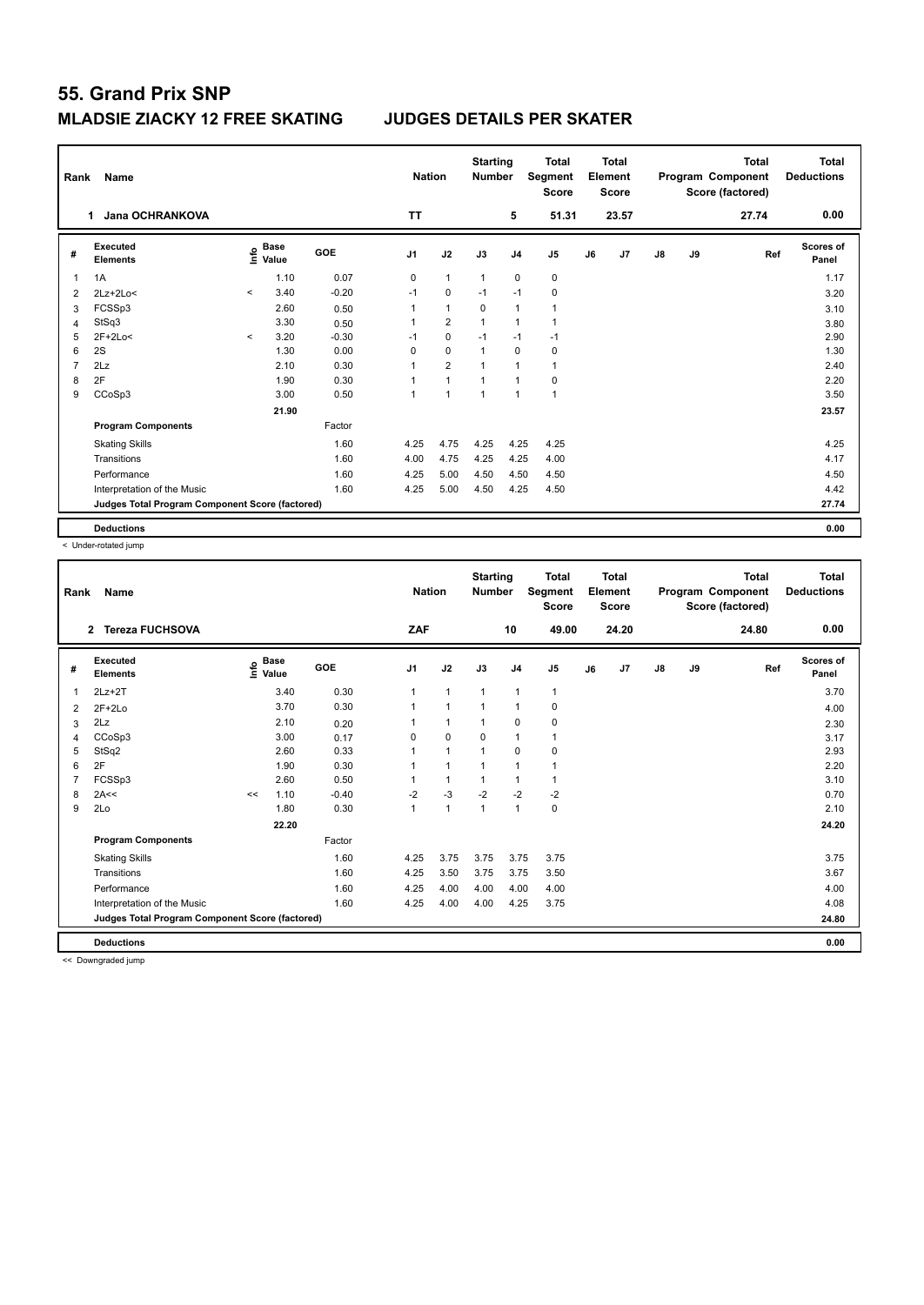| Rank           | Name                                            | <b>Nation</b>            |                                           | <b>Starting</b><br><b>Number</b> |            | <b>Total</b><br>Segment<br><b>Score</b> |             | <b>Total</b><br>Element<br><b>Score</b> |                |    | <b>Total</b><br>Program Component<br>Score (factored) | <b>Total</b><br><b>Deductions</b> |    |       |                           |
|----------------|-------------------------------------------------|--------------------------|-------------------------------------------|----------------------------------|------------|-----------------------------------------|-------------|-----------------------------------------|----------------|----|-------------------------------------------------------|-----------------------------------|----|-------|---------------------------|
|                | <b>Anna SIMOVA</b><br>3                         |                          |                                           |                                  | <b>NMV</b> |                                         |             | 4                                       | 47.08          |    | 22.27                                                 |                                   |    | 24.81 | 0.00                      |
| #              | Executed<br><b>Elements</b>                     |                          | $\frac{e}{E}$ Base<br>$\frac{e}{E}$ Value | <b>GOE</b>                       | J1         | J2                                      | J3          | J <sub>4</sub>                          | J <sub>5</sub> | J6 | J <sub>7</sub>                                        | $\mathsf{J}8$                     | J9 | Ref   | <b>Scores of</b><br>Panel |
|                | $2Lz + 2Lo$                                     |                          | 3.90                                      | 0.00                             | 1          | $\mathbf 0$                             | $\mathbf 0$ | $\mathbf 0$                             | $\pmb{0}$      |    |                                                       |                                   |    |       | 3.90                      |
| $\overline{2}$ | $2F+2Lo<$                                       | $\overline{\phantom{a}}$ | 3.20                                      | $-0.30$                          | $-1$       | 0                                       | $-1$        | $-1$                                    | $-1$           |    |                                                       |                                   |    |       | 2.90                      |
| 3              | FCCSp3                                          |                          | 2.80                                      | 0.00                             | 0          | $\mathbf 0$                             | 0           | $\mathbf 0$                             | $\mathbf{1}$   |    |                                                       |                                   |    |       | 2.80                      |
| 4              | StSq2                                           |                          | 2.60                                      | 0.17                             | 1          | $\mathbf{1}$                            | $\mathbf 0$ | $\mathbf 0$                             | $\pmb{0}$      |    |                                                       |                                   |    |       | 2.77                      |
| 5              | 2Lz                                             |                          | 2.10                                      | 0.10                             | 1          | $\mathbf 0$                             | $\mathbf 0$ | $\overline{1}$                          | 0              |    |                                                       |                                   |    |       | 2.20                      |
| 6              | 1A                                              |                          | 1.10                                      | 0.20                             | 1          | $\mathbf{1}$                            | 1           | $\overline{1}$                          | 0              |    |                                                       |                                   |    |       | 1.30                      |
| 7              | 2F                                              |                          | 1.90                                      | 0.00                             | 1          | $\mathbf 0$                             | $\Omega$    | $\mathbf 0$                             | $\pmb{0}$      |    |                                                       |                                   |    |       | 1.90                      |
| 8              | 2S                                              |                          | 1.30                                      | 0.20                             |            | 1                                       | 1           | $\overline{1}$                          | 0              |    |                                                       |                                   |    |       | 1.50                      |
| 9              | CCoSp3                                          |                          | 3.00                                      | 0.00                             | 0          | 0                                       | $\mathbf 0$ | $\mathbf 0$                             | $\overline{1}$ |    |                                                       |                                   |    |       | 3.00                      |
|                |                                                 |                          | 21.90                                     |                                  |            |                                         |             |                                         |                |    |                                                       |                                   |    |       | 22.27                     |
|                | <b>Program Components</b>                       |                          |                                           | Factor                           |            |                                         |             |                                         |                |    |                                                       |                                   |    |       |                           |
|                | <b>Skating Skills</b>                           |                          |                                           | 1.60                             | 4.00       | 4.25                                    | 4.00        | 3.75                                    | 3.75           |    |                                                       |                                   |    |       | 3.92                      |
|                | Transitions                                     |                          |                                           | 1.60                             | 3.50       | 4.00                                    | 4.00        | 3.50                                    | 3.50           |    |                                                       |                                   |    |       | 3.67                      |
|                | Performance                                     |                          |                                           | 1.60                             | 3.75       | 4.50                                    | 4.25        | 3.50                                    | 4.00           |    |                                                       |                                   |    |       | 4.00                      |
|                | Interpretation of the Music                     |                          |                                           | 1.60                             | 3.75       | 4.50                                    | 4.25        | 3.50                                    | 3.75           |    |                                                       |                                   |    |       | 3.92                      |
|                | Judges Total Program Component Score (factored) |                          |                                           |                                  |            |                                         |             |                                         |                |    |                                                       |                                   |    |       | 24.81                     |
|                | <b>Deductions</b>                               |                          |                                           |                                  |            |                                         |             |                                         |                |    |                                                       |                                   |    |       | 0.00                      |

< Under-rotated jump

| Rank | Name<br><b>Nina DRGONOVA</b><br>4               |                                  |        | <b>Nation</b>  |                | <b>Starting</b><br><b>Number</b> |                | <b>Total</b><br>Segment<br><b>Score</b> |    | <b>Total</b><br>Element<br><b>Score</b> |               |    | <b>Total</b><br>Program Component<br>Score (factored) | <b>Total</b><br><b>Deductions</b> |
|------|-------------------------------------------------|----------------------------------|--------|----------------|----------------|----------------------------------|----------------|-----------------------------------------|----|-----------------------------------------|---------------|----|-------------------------------------------------------|-----------------------------------|
|      |                                                 |                                  |        | <b>PUS</b>     |                |                                  | 1              | 46.86                                   |    | 23.53                                   |               |    | 23.33                                                 | 0.00                              |
| #    | Executed<br><b>Elements</b>                     | <b>Base</b><br>e Base<br>⊆ Value | GOE    | J <sub>1</sub> | J2             | J3                               | J <sub>4</sub> | J <sub>5</sub>                          | J6 | J <sub>7</sub>                          | $\mathsf{J}8$ | J9 | Ref                                                   | <b>Scores of</b><br>Panel         |
| 1    | FCCSp3                                          | 2.80                             | 0.33   | 0              | $\mathbf{1}$   | $\mathbf{1}$                     | $\mathbf{1}$   | 0                                       |    |                                         |               |    |                                                       | 3.13                              |
| 2    | 2F                                              | 1.90                             | 0.00   | 0              | $\mathbf{1}$   | 0                                | $\mathbf 0$    | 0                                       |    |                                         |               |    |                                                       | 1.90                              |
| 3    | 2Lz                                             | 2.10                             | 0.10   | 0              | $\mathbf{1}$   | $\mathbf 1$                      | 0              | 0                                       |    |                                         |               |    |                                                       | 2.20                              |
| 4    | $2F+2Lo$                                        | 3.70                             | 0.00   | 0              | $\mathbf 0$    | 0                                | $\mathbf 0$    | 0                                       |    |                                         |               |    |                                                       | 3.70                              |
| 5    | 2Lz                                             | 2.10                             | 0.00   | 0              | $\mathbf 0$    | 1                                | 0              | 0                                       |    |                                         |               |    |                                                       | 2.10                              |
| 6    | StSq2                                           | 2.60                             | 0.00   | 0              | $\mathbf 0$    | $\Omega$                         | $\mathbf 0$    | 0                                       |    |                                         |               |    |                                                       | 2.60                              |
|      | $1A+2T$                                         | 2.40                             | 0.07   | 1              | $\mathbf 0$    | $\mathbf 1$                      | 0              | 0                                       |    |                                         |               |    |                                                       | 2.47                              |
| 8    | 2Lo                                             | 1.80                             | 0.30   |                | $\overline{1}$ |                                  | $\mathbf{1}$   | $\mathbf{1}$                            |    |                                         |               |    |                                                       | 2.10                              |
| 9    | CCoSp3                                          | 3.00                             | 0.33   | 1              | $\mathbf 0$    | $\mathbf 0$                      | $\overline{1}$ | $\mathbf{1}$                            |    |                                         |               |    |                                                       | 3.33                              |
|      |                                                 | 22.40                            |        |                |                |                                  |                |                                         |    |                                         |               |    |                                                       | 23.53                             |
|      | <b>Program Components</b>                       |                                  | Factor |                |                |                                  |                |                                         |    |                                         |               |    |                                                       |                                   |
|      | <b>Skating Skills</b>                           |                                  | 1.60   | 3.75           | 3.50           | 3.75                             | 3.50           | 3.50                                    |    |                                         |               |    |                                                       | 3.58                              |
|      | Transitions                                     |                                  | 1.60   | 3.50           | 3.50           | 3.75                             | 3.25           | 3.50                                    |    |                                         |               |    |                                                       | 3.50                              |
|      | Performance                                     |                                  | 1.60   | 3.75           | 3.75           | 3.75                             | 3.75           | 3.75                                    |    |                                         |               |    |                                                       | 3.75                              |
|      | Interpretation of the Music                     |                                  | 1.60   | 3.75           | 3.75           | 3.75                             | 3.75           | 3.75                                    |    |                                         |               |    |                                                       | 3.75                              |
|      | Judges Total Program Component Score (factored) |                                  |        |                |                |                                  |                |                                         |    |                                         |               |    |                                                       | 23.33                             |
|      | <b>Deductions</b>                               |                                  |        |                |                |                                  |                |                                         |    |                                         |               |    |                                                       | 0.00                              |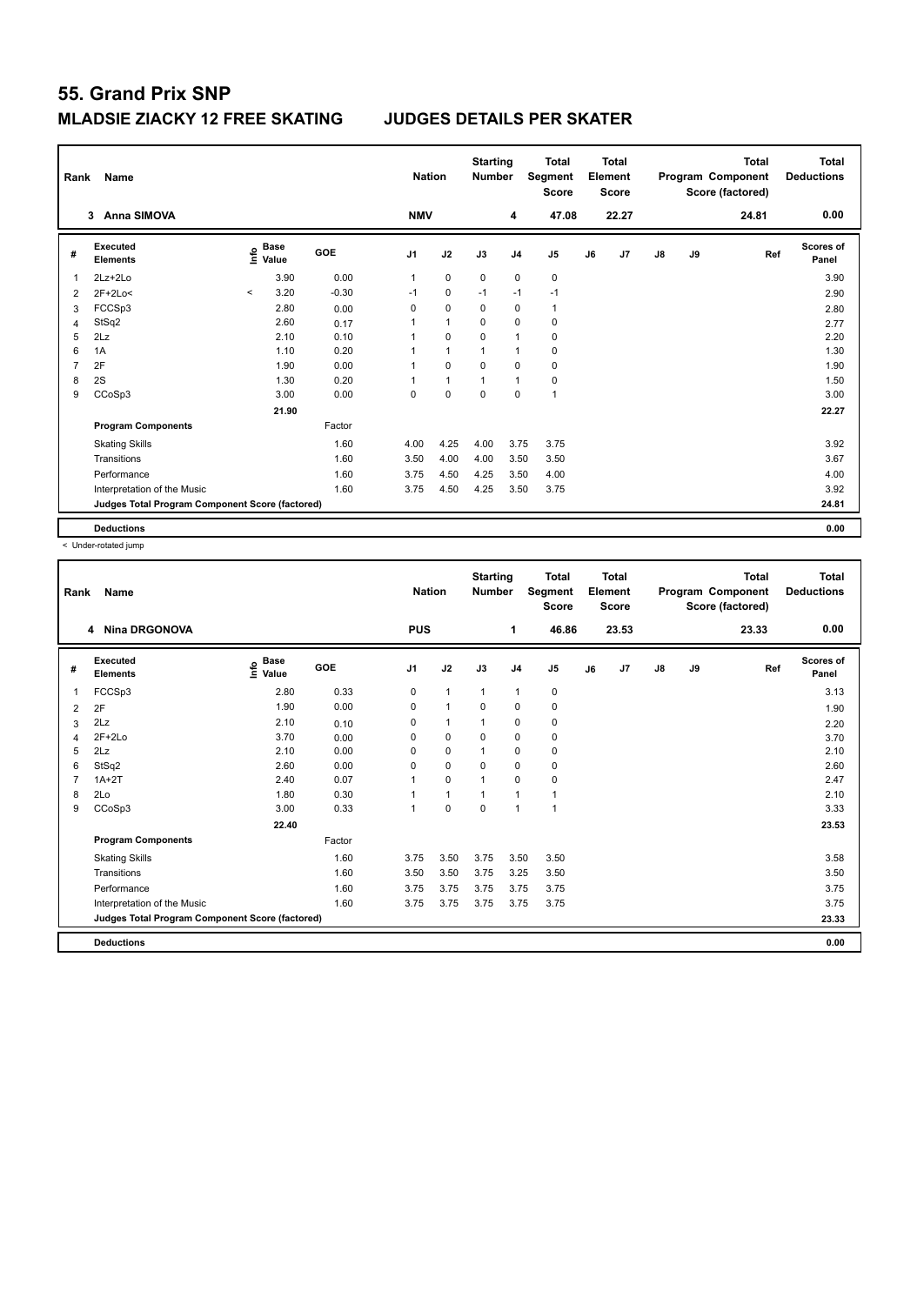| Rank | Name                                            | <b>Nation</b> |                      | <b>Starting</b><br><b>Number</b> |            | <b>Total</b><br>Segment<br>Score |              | Total<br>Element<br><b>Score</b> |                |    | <b>Total</b><br>Program Component<br>Score (factored) | Total<br><b>Deductions</b> |    |       |                           |
|------|-------------------------------------------------|---------------|----------------------|----------------------------------|------------|----------------------------------|--------------|----------------------------------|----------------|----|-------------------------------------------------------|----------------------------|----|-------|---------------------------|
|      | <b>Terezia POCSOVA</b><br>5.                    |               |                      |                                  | <b>BAJ</b> |                                  |              | 11                               | 44.70          |    | 21.20                                                 |                            |    | 24.00 | 0.50                      |
| #    | Executed<br><b>Elements</b>                     | ۴ů            | <b>Base</b><br>Value | GOE                              | J1         | J2                               | J3           | J <sub>4</sub>                   | J <sub>5</sub> | J6 | J <sub>7</sub>                                        | $\mathsf{J}8$              | J9 | Ref   | <b>Scores of</b><br>Panel |
| -1   | 2Lo                                             |               | 1.80                 | 0.10                             | 0          | $\mathbf{1}$                     | $\mathbf{1}$ | $\mathbf 0$                      | $\mathbf 0$    |    |                                                       |                            |    |       | 1.90                      |
| 2    | $2Lz + 2Lo$                                     |               | 3.90                 | $-0.30$                          | $-1$       | $\mathbf 0$                      | $-1$         | $-1$                             | $-1$           |    |                                                       |                            |    |       | 3.60                      |
| 3    | $2F+2T$                                         |               | 3.20                 | $-0.30$                          | $-1$       | $-1$                             | $\mathbf 0$  | $-1$                             | $-1$           |    |                                                       |                            |    |       | 2.90                      |
| 4    | CCoSp3                                          |               | 3.00                 | 0.50                             | 1          | $\mathbf{1}$                     | $\Omega$     | $\overline{1}$                   | $\mathbf{1}$   |    |                                                       |                            |    |       | 3.50                      |
| 5    | StSq2                                           |               | 2.60                 | 0.00                             | 0          | $\mathbf 0$                      | $\Omega$     | $\mathbf 0$                      | 0              |    |                                                       |                            |    |       | 2.60                      |
| 6    | 1A                                              |               | 1.10                 | 0.13                             | 0          | $\mathbf{1}$                     | 1            | $\overline{1}$                   | $\pmb{0}$      |    |                                                       |                            |    |       | 1.23                      |
| 7    | 2Lz                                             |               | 1.50                 | $-0.90$                          | $-3$       | $-3$                             | $-3$         | $-3$                             | $-3$           |    |                                                       |                            |    |       | 0.60                      |
| 8    | 2F                                              |               | 1.90                 | 0.00                             | $\Omega$   | $\mathbf 0$                      | $\Omega$     | $-1$                             | $\pmb{0}$      |    |                                                       |                            |    |       | 1.90                      |
| 9    | FCCSp3                                          |               | 2.80                 | 0.17                             | 0          | 1                                | 0            | $\mathbf 0$                      | $\overline{1}$ |    |                                                       |                            |    |       | 2.97                      |
|      |                                                 |               | 21.80                |                                  |            |                                  |              |                                  |                |    |                                                       |                            |    |       | 21.20                     |
|      | <b>Program Components</b>                       |               |                      | Factor                           |            |                                  |              |                                  |                |    |                                                       |                            |    |       |                           |
|      | <b>Skating Skills</b>                           |               |                      | 1.60                             | 3.75       | 4.00                             | 3.75         | 3.75                             | 3.50           |    |                                                       |                            |    |       | 3.75                      |
|      | Transitions                                     |               |                      | 1.60                             | 3.50       | 3.50                             | 3.75         | 3.50                             | 3.50           |    |                                                       |                            |    |       | 3.50                      |
|      | Performance                                     |               |                      | 1.60                             | 3.50       | 4.25                             | 4.00         | 3.75                             | 3.75           |    |                                                       |                            |    |       | 3.83                      |
|      | Interpretation of the Music                     |               |                      | 1.60                             | 3.75       | 4.00                             | 4.25         | 4.00                             | 3.75           |    |                                                       |                            |    |       | 3.92                      |
|      | Judges Total Program Component Score (factored) |               |                      |                                  |            |                                  |              |                                  |                |    |                                                       |                            |    |       | 24.00                     |
|      | <b>Deductions</b>                               |               | Falls:               | $-0.50$                          |            |                                  |              |                                  |                |    |                                                       |                            |    |       | $-0.50$                   |

< Under-rotated jump ! Not clear edge

| Rank           | <b>Name</b>                                     | <b>Nation</b> |                      | <b>Starting</b><br><b>Number</b> |                | <b>Total</b><br>Segment<br><b>Score</b> |             | <b>Total</b><br>Element<br><b>Score</b> |                |    | <b>Total</b><br>Program Component<br>Score (factored) | <b>Total</b><br><b>Deductions</b> |    |       |                           |
|----------------|-------------------------------------------------|---------------|----------------------|----------------------------------|----------------|-----------------------------------------|-------------|-----------------------------------------|----------------|----|-------------------------------------------------------|-----------------------------------|----|-------|---------------------------|
|                | <b>Masa MOSKOVA</b><br>6                        |               |                      |                                  | <b>NMV</b>     |                                         |             | $\overline{7}$                          | 42.83          |    | 20.97                                                 |                                   |    | 21.86 | 0.00                      |
| #              | Executed<br><b>Elements</b>                     | e             | <b>Base</b><br>Value | GOE                              | J <sub>1</sub> | J2                                      | J3          | J <sub>4</sub>                          | J <sub>5</sub> | J6 | J7                                                    | $\mathsf{J}8$                     | J9 | Ref   | <b>Scores of</b><br>Panel |
| 1              | $2Lz + 2Lo$                                     |               | 3.90                 | $-0.30$                          | 0              | $-2$                                    | $-2$        | $\mathbf 0$                             | $-1$           |    |                                                       |                                   |    |       | 3.60                      |
| 2              | 2S                                              |               | 1.30                 | 0.00                             | 0              | $\mathbf 0$                             | 0           | $\mathbf{1}$                            | 0              |    |                                                       |                                   |    |       | 1.30                      |
| 3              | 1A                                              |               | 1.10                 | 0.00                             | $\Omega$       | $\mathbf{1}$                            | $\Omega$    | 0                                       | 0              |    |                                                       |                                   |    |       | 1.10                      |
| 4              | FCCSp3                                          |               | 2.80                 | 0.17                             |                | 0                                       | 0           | $\mathbf{1}$                            | 0              |    |                                                       |                                   |    |       | 2.97                      |
| 5              | $2F+2Lo$                                        |               | 3.70                 | 0.10                             |                | $\pmb{0}$                               | 0           | $\mathbf{1}$                            | 0              |    |                                                       |                                   |    |       | 3.80                      |
| 6              | 2Lz                                             |               | 2.10                 | $-0.50$                          | $-2$           | $-3$                                    | $-2$        | $\mathbf 0$                             | $-1$           |    |                                                       |                                   |    |       | 1.60                      |
| $\overline{7}$ | 2F                                              |               | 1.90                 | 0.00                             | 0              | $\mathbf 0$                             | $\mathbf 0$ | $\mathbf 0$                             | 0              |    |                                                       |                                   |    |       | 1.90                      |
| 8              | StSq1                                           |               | 1.80                 | $-0.10$                          | 0              | $-1$                                    | $-1$        | 0                                       | 0              |    |                                                       |                                   |    |       | 1.70                      |
| 9              | CCoSp3                                          |               | 3.00                 | 0.00                             | 0              | $\mathbf 0$                             | 0           | $\mathbf 0$                             | $\mathbf 0$    |    |                                                       |                                   |    |       | 3.00                      |
|                |                                                 |               | 21.60                |                                  |                |                                         |             |                                         |                |    |                                                       |                                   |    |       | 20.97                     |
|                | <b>Program Components</b>                       |               |                      | Factor                           |                |                                         |             |                                         |                |    |                                                       |                                   |    |       |                           |
|                | <b>Skating Skills</b>                           |               |                      | 1.60                             | 3.50           | 3.25                                    | 3.25        | 4.00                                    | 4.00           |    |                                                       |                                   |    |       | 3.58                      |
|                | Transitions                                     |               |                      | 1.60                             | 3.25           | 3.00                                    | 3.00        | 3.50                                    | 3.75           |    |                                                       |                                   |    |       | 3.25                      |
|                | Performance                                     |               |                      | 1.60                             | 3.50           | 2.75                                    | 3.00        | 4.00                                    | 4.00           |    |                                                       |                                   |    |       | 3.50                      |
|                | Interpretation of the Music                     |               |                      | 1.60                             | 3.50           | 2.75                                    | 2.75        | 3.75                                    | 4.00           |    |                                                       |                                   |    |       | 3.33                      |
|                | Judges Total Program Component Score (factored) |               |                      |                                  |                |                                         |             |                                         |                |    |                                                       |                                   |    |       | 21.86                     |
|                | <b>Deductions</b>                               |               |                      |                                  |                |                                         |             |                                         |                |    |                                                       |                                   |    |       | 0.00                      |

! Not clear edge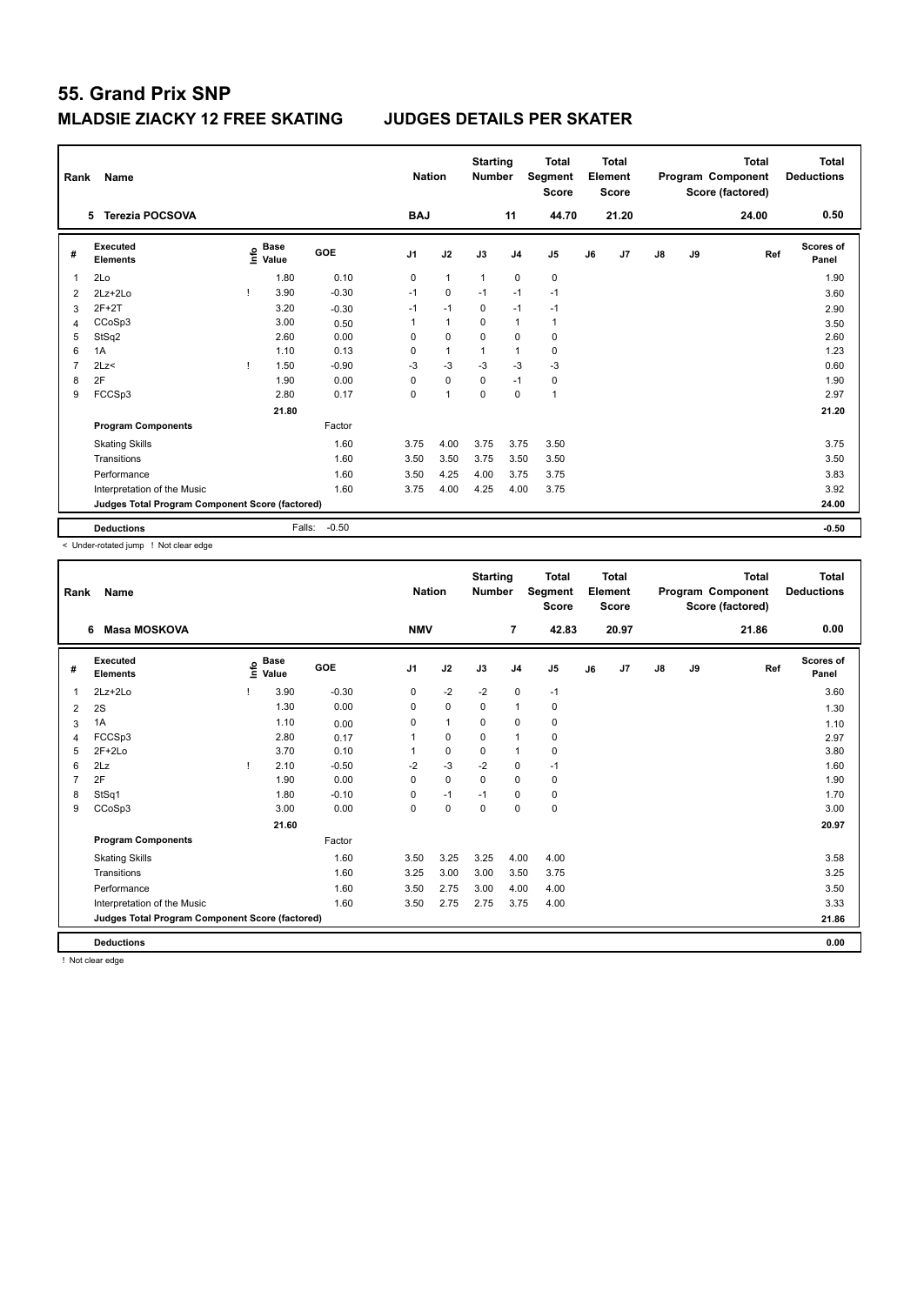| Rank           | Name                                            |             | <b>Nation</b>        | <b>Starting</b><br><b>Number</b> |            | <b>Total</b><br>Segment<br><b>Score</b> |             | <b>Total</b><br>Element<br><b>Score</b> |                |    | <b>Total</b><br>Program Component<br>Score (factored) | Total<br><b>Deductions</b> |    |       |                    |
|----------------|-------------------------------------------------|-------------|----------------------|----------------------------------|------------|-----------------------------------------|-------------|-----------------------------------------|----------------|----|-------------------------------------------------------|----------------------------|----|-------|--------------------|
|                | Adela SIROTKOVA<br>$\overline{7}$               |             |                      |                                  | <b>HAM</b> |                                         |             | 8                                       | 34.30          |    | 17.87                                                 |                            |    | 16.93 | 0.50               |
| #              | Executed<br><b>Elements</b>                     | <u>info</u> | <b>Base</b><br>Value | GOE                              | J1         | J2                                      | J3          | J <sub>4</sub>                          | J <sub>5</sub> | J6 | J7                                                    | $\mathsf{J}8$              | J9 | Ref   | Scores of<br>Panel |
| 1              | $2F+2Lo$                                        |             | 3.70                 | 0.00                             | 0          | $\mathbf{1}$                            | $\mathbf 0$ | $\mathbf 0$                             | $\mathbf 0$    |    |                                                       |                            |    |       | 3.70               |
| $\overline{2}$ | 2Lze                                            | e           | 1.50                 | $-0.90$                          | $-3$       | $-3$                                    | $-3$        | $-3$                                    | $-3$           |    |                                                       |                            |    |       | 0.60               |
| 3              | $2F+2T$                                         |             | 3.20                 | 0.00                             | 1          | $\mathbf 0$                             | $\Omega$    | $\Omega$                                | $\pmb{0}$      |    |                                                       |                            |    |       | 3.20               |
| 4              | FCSp2                                           |             | 2.30                 | $-0.30$                          | $-1$       | 0                                       | $-1$        | $-1$                                    | $-1$           |    |                                                       |                            |    |       | 2.00               |
| 5              | 2Lo                                             |             | 1.80                 | 0.00                             | 0          | $\mathbf 0$                             | 0           | $\mathbf 0$                             | 0              |    |                                                       |                            |    |       | 1.80               |
| 6              | 2Lze                                            | e           | 1.50                 | $-0.60$                          | $-2$       | $-2$                                    | $-2$        | $-1$                                    | $-2$           |    |                                                       |                            |    |       | 0.90               |
| 7              | CCoSp3                                          |             | 3.00                 | 0.00                             | 0          | $-2$                                    | $\mathbf 0$ | $\mathbf 0$                             | $\pmb{0}$      |    |                                                       |                            |    |       | 3.00               |
| 8              | StSqB                                           |             | 1.50                 | 0.00                             | $-1$       | $\mathbf 0$                             | 0           | 0                                       | 0              |    |                                                       |                            |    |       | 1.50               |
| 9              | 1A                                              |             | 1.10                 | 0.07                             | 1          | $\mathbf 0$                             | 1           | 0                                       | $\pmb{0}$      |    |                                                       |                            |    |       | 1.17               |
|                |                                                 |             | 19.60                |                                  |            |                                         |             |                                         |                |    |                                                       |                            |    |       | 17.87              |
|                | <b>Program Components</b>                       |             |                      | Factor                           |            |                                         |             |                                         |                |    |                                                       |                            |    |       |                    |
|                | <b>Skating Skills</b>                           |             |                      | 1.60                             | 2.25       | 2.50                                    | 2.75        | 3.25                                    | 3.00           |    |                                                       |                            |    |       | 2.75               |
|                | Transitions                                     |             |                      | 1.60                             | 2.00       | 2.50                                    | 2.50        | 3.00                                    | 2.75           |    |                                                       |                            |    |       | 2.58               |
|                | Performance                                     |             |                      | 1.60                             | 2.50       | 2.25                                    | 2.50        | 3.50                                    | 3.00           |    |                                                       |                            |    |       | 2.67               |
|                | Interpretation of the Music                     |             |                      | 1.60                             | 2.00       | 2.25                                    | 2.50        | 3.25                                    | 3.00           |    |                                                       |                            |    |       | 2.58               |
|                | Judges Total Program Component Score (factored) |             |                      |                                  |            |                                         |             |                                         |                |    |                                                       |                            |    |       | 16.93              |
|                | <b>Deductions</b>                               |             | Falls:               | $-0.50$                          |            |                                         |             |                                         |                |    |                                                       |                            |    |       | $-0.50$            |

e Wrong edge

| Rank | Name<br>Ela ZAMECNIKOVA<br>8                    |                                  |         | <b>Nation</b>  |             | <b>Starting</b><br><b>Number</b> |                | <b>Total</b><br>Segment<br><b>Score</b> |    | <b>Total</b><br>Element<br><b>Score</b> |               |    | <b>Total</b><br>Program Component<br>Score (factored) | <b>Total</b><br><b>Deductions</b> |
|------|-------------------------------------------------|----------------------------------|---------|----------------|-------------|----------------------------------|----------------|-----------------------------------------|----|-----------------------------------------|---------------|----|-------------------------------------------------------|-----------------------------------|
|      |                                                 |                                  |         | <b>HAM</b>     |             |                                  | 6              | 31.66                                   |    | 16.13                                   |               |    | 16.53                                                 | 1.00                              |
| #    | Executed<br><b>Elements</b>                     | <b>Base</b><br>e Base<br>⊆ Value | GOE     | J <sub>1</sub> | J2          | J3                               | J <sub>4</sub> | J <sub>5</sub>                          | J6 | J7                                      | $\mathsf{J}8$ | J9 | Ref                                                   | Scores of<br>Panel                |
| 1    | 2F                                              | 1.90                             | 0.00    | 0              | $\mathbf 0$ | $\mathbf 0$                      | $\mathbf 0$    | 0                                       |    |                                         |               |    |                                                       | 1.90                              |
| 2    | 2Lz                                             | 2.10                             | $-0.90$ | -3             | $-3$        | $-3$                             | $-3$           | $-3$                                    |    |                                         |               |    |                                                       | 1.20                              |
| 3    | $2F+2T$                                         | 3.20                             | 0.00    | 0              | $\mathbf 0$ | 0                                | 0              | 0                                       |    |                                         |               |    |                                                       | 3.20                              |
| 4    | FCSp1                                           | 1.90                             | $-0.20$ | $-1$           | $-1$        | $-1$                             | $\mathbf 0$    | $\pmb{0}$                               |    |                                         |               |    |                                                       | 1.70                              |
| 5    | 1Lz                                             | 0.60                             | 0.00    | 0              | $-1$        | 0                                | 0              | 0                                       |    |                                         |               |    |                                                       | 0.60                              |
| 6    | StSq2                                           | 2.60                             | $-0.17$ | $-1$           | $-2$        | 0                                | $\mathbf 0$    | 0                                       |    |                                         |               |    |                                                       | 2.43                              |
|      | 1A                                              | 1.10                             | $-0.60$ | -3             | $-3$        | $-3$                             | $-3$           | $-3$                                    |    |                                         |               |    |                                                       | 0.50                              |
| 8    | 2Lo                                             | 1.80                             | 0.00    | $\mathbf 0$    | $\pmb{0}$   | $\Omega$                         | $\mathbf 0$    | 0                                       |    |                                         |               |    |                                                       | 1.80                              |
| 9    | CCoSp3                                          | 3.00                             | $-0.20$ | 0              | $-2$        | $-2$                             | $\mathbf 0$    | 0                                       |    |                                         |               |    |                                                       | 2.80                              |
|      |                                                 | 18.20                            |         |                |             |                                  |                |                                         |    |                                         |               |    |                                                       | 16.13                             |
|      | <b>Program Components</b>                       |                                  | Factor  |                |             |                                  |                |                                         |    |                                         |               |    |                                                       |                                   |
|      | <b>Skating Skills</b>                           |                                  | 1.60    | 2.50           | 2.50        | 2.50                             | 2.75           | 2.75                                    |    |                                         |               |    |                                                       | 2.58                              |
|      | Transitions                                     |                                  | 1.60    | 2.25           | 2.50        | 2.50                             | 2.50           | 2.50                                    |    |                                         |               |    |                                                       | 2.50                              |
|      | Performance                                     |                                  | 1.60    | 2.00           | 2.75        | 2.50                             | 2.75           | 3.00                                    |    |                                         |               |    |                                                       | 2.67                              |
|      | Interpretation of the Music                     |                                  | 1.60    | 2.25           | 2.50        | 2.50                             | 2.75           | 2.75                                    |    |                                         |               |    |                                                       | 2.58                              |
|      | Judges Total Program Component Score (factored) |                                  |         |                |             |                                  |                |                                         |    |                                         |               |    |                                                       | 16.53                             |
|      | <b>Deductions</b>                               | Falls:                           | $-1.00$ |                |             |                                  |                |                                         |    |                                         |               |    |                                                       | $-1.00$                           |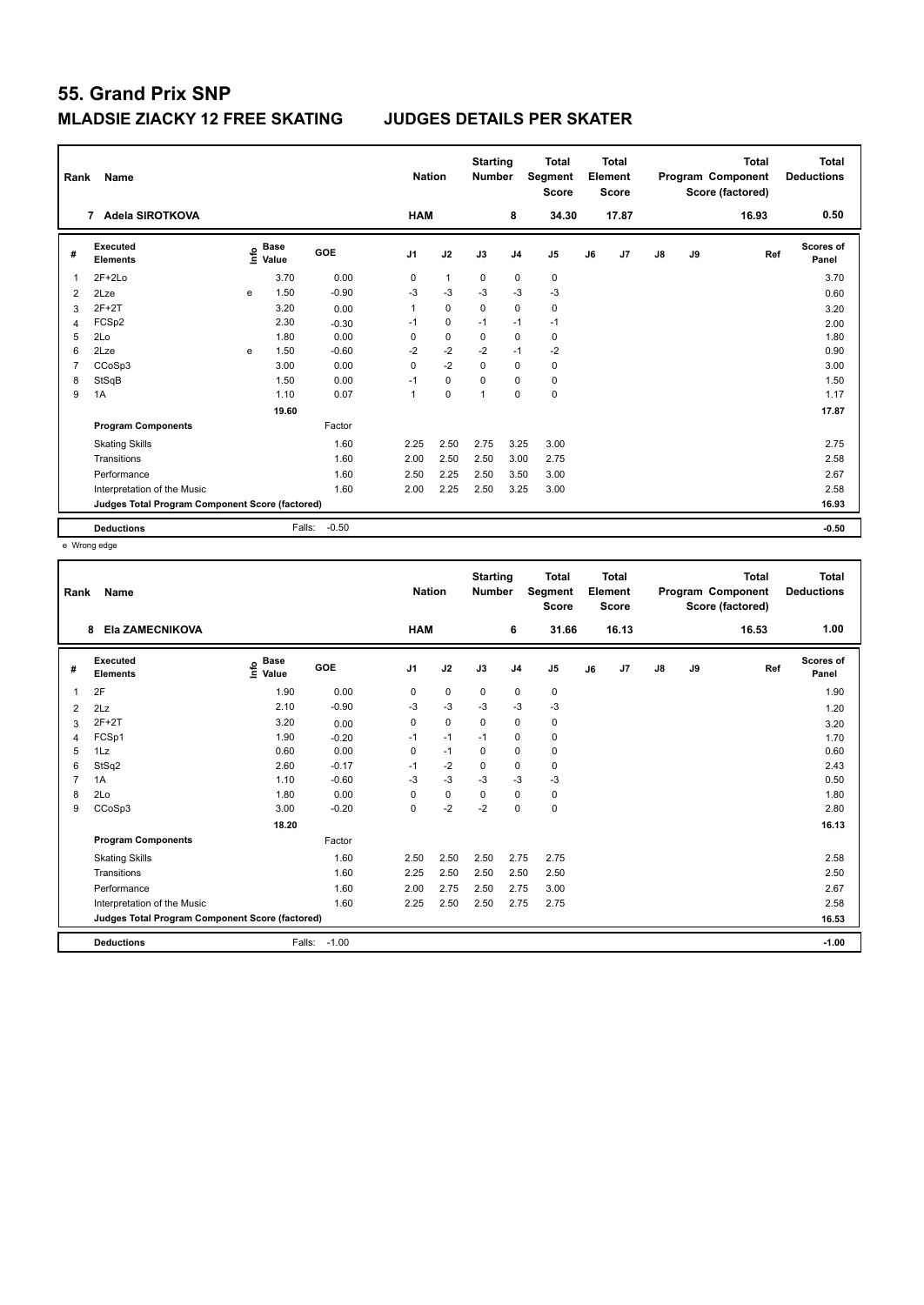| Rank           | Name<br><b>Olivia SIMONCIKOVA</b><br>9          |         |                      |         |                | <b>Nation</b> | <b>Starting</b><br><b>Number</b> |                | <b>Total</b><br>Segment<br><b>Score</b> |    | Total<br>Element<br><b>Score</b> |               |    | <b>Total</b><br>Program Component<br>Score (factored) | <b>Total</b><br><b>Deductions</b> |
|----------------|-------------------------------------------------|---------|----------------------|---------|----------------|---------------|----------------------------------|----------------|-----------------------------------------|----|----------------------------------|---------------|----|-------------------------------------------------------|-----------------------------------|
|                |                                                 |         |                      |         | <b>BB</b>      |               |                                  | $\overline{2}$ | 28.09                                   |    | 13.62                            |               |    | 15.47                                                 | 1.00                              |
| #              | Executed<br><b>Elements</b>                     | ١nfo    | <b>Base</b><br>Value | GOE     | J <sub>1</sub> | J2            | J3                               | J <sub>4</sub> | J <sub>5</sub>                          | J6 | J <sub>7</sub>                   | $\mathsf{J}8$ | J9 | Ref                                                   | Scores of<br>Panel                |
| 1              | 2F                                              |         | 1.90                 | $-0.90$ | $-3$           | $-3$          | $-3$                             | $-3$           | $-3$                                    |    |                                  |               |    |                                                       | 1.00                              |
| $\overline{2}$ | $2F+SEQ+1A*$                                    | $\star$ | 1.52                 | $-0.40$ | $-2$           | $-1$          | $-3$                             | $-1$           | $-1$                                    |    |                                  |               |    |                                                       | 1.12                              |
| 3              | 2Lo+2Lo                                         |         | 3.60                 | $-0.90$ | $-3$           | $-3$          | $-3$                             | $-3$           | $-3$                                    |    |                                  |               |    |                                                       | 2.70                              |
| 4              | CCoSp2                                          |         | 2.50                 | $-0.40$ | $-1$           | $-2$          | $-2$                             | $-1$           | $-1$                                    |    |                                  |               |    |                                                       | 2.10                              |
| 5              | StSqB                                           |         | 1.50                 | $-0.20$ | $-1$           | $-1$          | 0                                | $\mathbf 0$    | $-1$                                    |    |                                  |               |    |                                                       | 1.30                              |
| 6              | 2S                                              |         | 1.30                 | 0.00    | 1              | $\Omega$      | $\Omega$                         | $\Omega$       | 0                                       |    |                                  |               |    |                                                       | 1.30                              |
| 7              | 1A                                              |         | 1.10                 | 0.00    | 0              | $\mathbf 0$   | 0                                | $\mathbf 0$    | $\pmb{0}$                               |    |                                  |               |    |                                                       | 1.10                              |
| 8              | FSSp1                                           |         | 2.00                 | $-0.10$ | 0              | $-1$          | $-1$                             | 0              | 0                                       |    |                                  |               |    |                                                       | 1.90                              |
| 9              | 2S                                              |         | 1.30                 | $-0.20$ | $-1$           | $-1$          | $-1$                             | $-1$           | $-1$                                    |    |                                  |               |    |                                                       | 1.10                              |
|                |                                                 |         | 16.72                |         |                |               |                                  |                |                                         |    |                                  |               |    |                                                       | 13.62                             |
|                | <b>Program Components</b>                       |         |                      | Factor  |                |               |                                  |                |                                         |    |                                  |               |    |                                                       |                                   |
|                | <b>Skating Skills</b>                           |         |                      | 1.60    | 2.25           | 2.50          | 2.75                             | 2.50           | 2.25                                    |    |                                  |               |    |                                                       | 2.42                              |
|                | Transitions                                     |         |                      | 1.60    | 2.00           | 2.50          | 2.50                             | 2.25           | 2.25                                    |    |                                  |               |    |                                                       | 2.33                              |
|                | Performance                                     |         |                      | 1.60    | 2.00           | 2.50          | 2.50                             | 2.50           | 2.50                                    |    |                                  |               |    |                                                       | 2.50                              |
|                | Interpretation of the Music                     |         |                      | 1.60    | 2.25           | 2.50          | 2.50                             | 2.75           | 2.25                                    |    |                                  |               |    |                                                       | 2.42                              |
|                | Judges Total Program Component Score (factored) |         |                      |         |                |               |                                  |                |                                         |    |                                  |               |    |                                                       | 15.47                             |
|                | <b>Deductions</b>                               |         | Falls:               | $-1.00$ |                |               |                                  |                |                                         |    |                                  |               |    |                                                       | $-1.00$                           |

\* Invalid element

|   | Name<br>Rank<br><b>Laura DEBNAROVA</b><br>10    |         |                      |         |                | <b>Nation</b> | <b>Starting</b><br><b>Number</b> |                | <b>Total</b><br>Segment<br><b>Score</b> |    | <b>Total</b><br>Element<br><b>Score</b> |               |    | <b>Total</b><br>Program Component<br>Score (factored) | <b>Total</b><br><b>Deductions</b> |
|---|-------------------------------------------------|---------|----------------------|---------|----------------|---------------|----------------------------------|----------------|-----------------------------------------|----|-----------------------------------------|---------------|----|-------------------------------------------------------|-----------------------------------|
|   |                                                 |         |                      |         | <b>ZVM</b>     |               |                                  | 12             | 27.77                                   |    | 12.50                                   |               |    | 16.27                                                 | 1.00                              |
| # | Executed<br><b>Elements</b>                     | ۴o      | <b>Base</b><br>Value | GOE     | J <sub>1</sub> | J2            | J3                               | J <sub>4</sub> | J <sub>5</sub>                          | J6 | J <sub>7</sub>                          | $\mathsf{J}8$ | J9 | Ref                                                   | Scores of<br>Panel                |
| 1 | 2Lze<+1Lo                                       | e       | 1.90                 | $-0.70$ | -3             | $-2$          | $-3$                             | $-2$           | $-2$                                    |    |                                         |               |    |                                                       | 1.20                              |
| 2 | CCoSp3                                          |         | 3.00                 | $-0.30$ | 0              | $-2$          | $-2$                             | $-1$           | $\pmb{0}$                               |    |                                         |               |    |                                                       | 2.70                              |
| 3 | StSq1                                           |         | 1.80                 | 0.00    | $\Omega$       | $\mathbf 0$   | $\Omega$                         | $\mathbf 0$    | $\pmb{0}$                               |    |                                         |               |    |                                                       | 1.80                              |
| 4 | 2Lze<                                           | e       | 1.40                 | $-0.90$ | $-3$           | $-3$          | $-3$                             | $-3$           | $-3$                                    |    |                                         |               |    |                                                       | 0.50                              |
| 5 | 2Lo                                             |         | 1.80                 | 0.00    | 0              | $\mathbf 0$   | $\mathbf 0$                      | 0              | 0                                       |    |                                         |               |    |                                                       | 1.80                              |
| 6 | 2F<+1A+SEQ                                      | $\prec$ | 2.00                 | $-0.30$ | $-1$           | $\mathbf 0$   | $-1$                             | $-1$           | $-1$                                    |    |                                         |               |    |                                                       | 1.70                              |
|   | FCSSp2                                          |         | 2.30                 | $-0.20$ | 0              | $-1$          | $-1$                             | $-1$           | 0                                       |    |                                         |               |    |                                                       | 2.10                              |
| 8 | 2F<<                                            | <<      | 0.50                 | $-0.30$ | $-3$           | $-3$          | $-3$                             | $-3$           | $-3$                                    |    |                                         |               |    |                                                       | 0.20                              |
| 9 | 1A                                              |         | 1.10                 | $-0.60$ | $-3$           | -3            | $-3$                             | $-3$           | $-3$                                    |    |                                         |               |    |                                                       | 0.50                              |
|   |                                                 |         | 15.80                |         |                |               |                                  |                |                                         |    |                                         |               |    |                                                       | 12.50                             |
|   | <b>Program Components</b>                       |         |                      | Factor  |                |               |                                  |                |                                         |    |                                         |               |    |                                                       |                                   |
|   | <b>Skating Skills</b>                           |         |                      | 1.60    | 3.25           | 2.75          | 2.75                             | 2.50           | 2.50                                    |    |                                         |               |    |                                                       | 2.67                              |
|   | Transitions                                     |         |                      | 1.60    | 3.00           | 2.50          | 2.50                             | 2.50           | 2.50                                    |    |                                         |               |    |                                                       | 2.50                              |
|   | Performance                                     |         |                      | 1.60    | 3.25           | 2.50          | 2.25                             | 2.50           | 2.75                                    |    |                                         |               |    |                                                       | 2.58                              |
|   | Interpretation of the Music                     |         |                      | 1.60    | 3.25           | 2.25          | 2.25                             | 2.75           | 2.25                                    |    |                                         |               |    |                                                       | 2.42                              |
|   | Judges Total Program Component Score (factored) |         |                      |         |                |               |                                  |                |                                         |    |                                         |               |    |                                                       | 16.27                             |
|   | <b>Deductions</b>                               |         | Falls:               | $-1.00$ |                |               |                                  |                |                                         |    |                                         |               |    |                                                       | $-1.00$                           |

< Under-rotated jump << Downgraded jump e Wrong edge